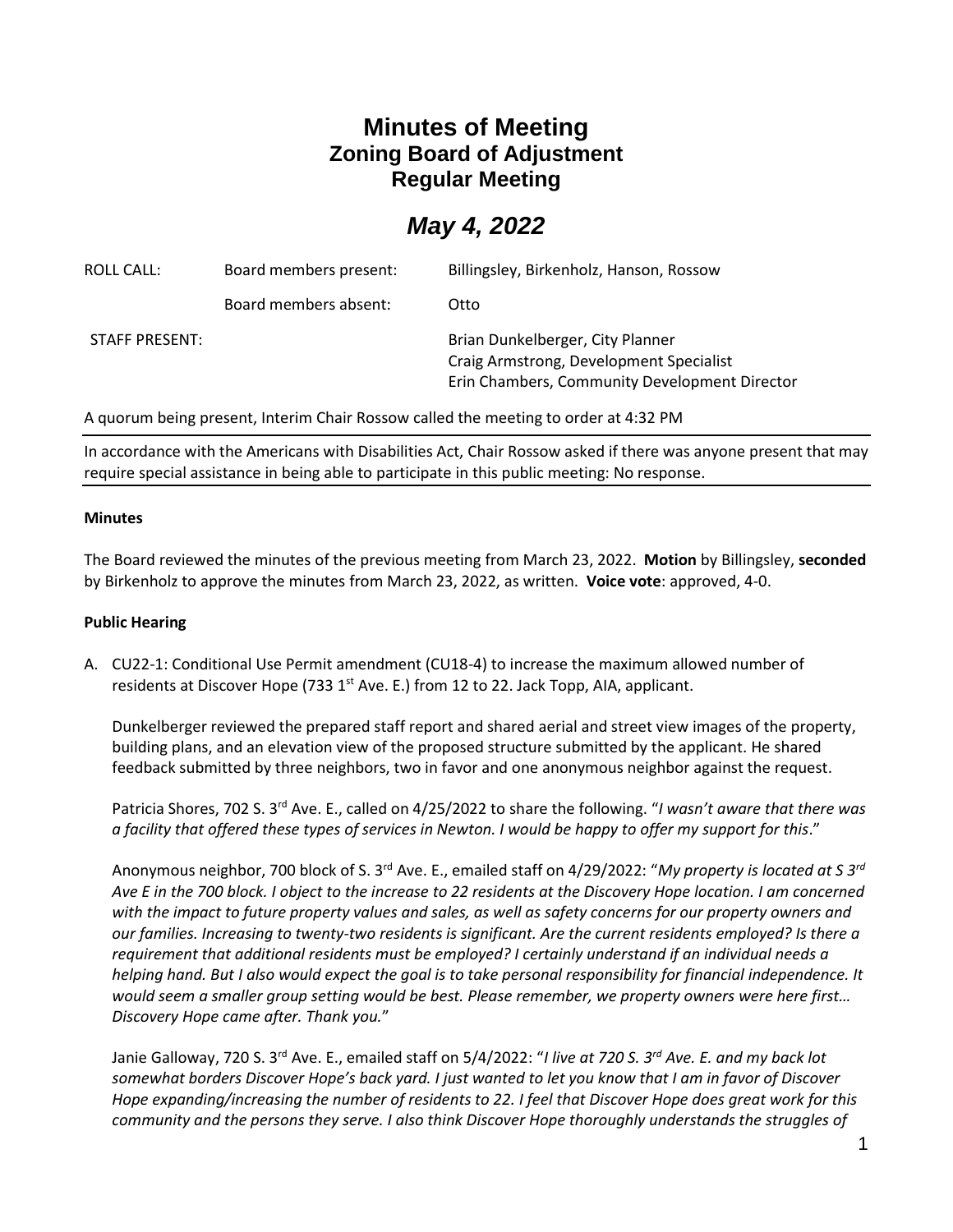*the persons they serve and have a heart to work with them, and in some cases, even where other substance abuse providers will not. I hope the Zoning Board approves this request so more individuals in need of their services can be served. Thank you for the opportunity to voice my opinion.*"

Robbie Robinson, Executive Director of Discover Hope, introduced himself to the Board and described the proposal in detail. He explained that the motivation behind the expansion and proposed building addition was to address the needs of the community in regards to homelessness, addiction recovery, behavioral issues, unsafe environments, etc. Robinson shared how the program held residents accountable and directly addressed the concerns shared by the anonymous neighbor. Yes, residents not only have occupations while living on campus and paying rent, they also work at Discover Hope to help with various tasks. He discussed how Discover Hope had more than 75 visitors per day on average, and that this expansion would help them provide a better experience for their transitional housing and associated procedures.

Discussion about past experiences with residents, neighborhood impact, and the submitted floor plan.

Hearing no additional questions or comments, Chair Rossow called for a motion to close the public hearing. **Motion** by Birkenholz, **seconded** by Billingsley. **Voice vote:** Approved 4-0.

Discussion about the proposed conditional use permit amendment. Billingsley stated that he felt comfortable with the presentation and that Robinson reasonably addressed concerns from neighbors. Members voiced their agreement. Birkenholz stated that she remembered the initial application in 2018 and thought that the simple fact that Discover Hope was still there was evidence enough for its positive impact.

**Motion** by Billingsley to approve CU22-1, an amendment to CU18-4 increasing the maximum allowed number of residents at Discover Hope (733 1<sup>st</sup> Ave. E.) from 12 to 22, subject to the proposed addition meeting all other city requirements, **seconded** by Hanson. **Roll call vote:** Approved 4-0.

B. CU22-1: Conditional Use permitting residential development in I-L: Light Industrial zoning district at 1015 & 1117 N. 3<sup>rd</sup> Ave. E. and 211 E. 12<sup>th</sup> St. N. MVAH Holding LLC, applicant.

Dunkelberger reviewed the prepared staff report and shared images of the property, a site layout plan submitted by the applicant, and a street view of another property that the applicant owns and manages in Newton (Newton Place Apartments). He shared that one comment was submitted before the meeting by a neighbor during a call on 4/25/2022.

Doug Fox, 317 E. 10<sup>th</sup> St. N., called to initially inquire about the development and share his concerns. After a thorough discussion with staff, he requested that his feedback be shared in the staff report. He stated that he "generally leans in support of growth and of this proposed development, but he also voiced his concerns about pedestrian safety, future maintenance/upkeep, and neighborhood impact with increased traffic."

Wyllys Mann, Senior Vice President of MVAH Partners – applicant, introduced himself to the Board and provided an overview to the proposed project. He provided details regarding the challenges associated with the site, the multitude of pieces needing to fit together to make the project happen including financing, various approvals, etc., and how this type of housing is fairly unique and difficult to find anywhere. Mann shared that the same architects who designed Newton Place Apartments would also be working on this project. He then described the general timeline for financing and approximate timeframe for breaking ground in the spring of 2023.

Rossow asked Mann to describe the financing process and the rent reduction for 30% of the units. Mann answered with information from the Iowa Finance Authority and how projects are "graded." He defined what qualified as rent-reduced and how these units provide opportunities for greater upward mobility.